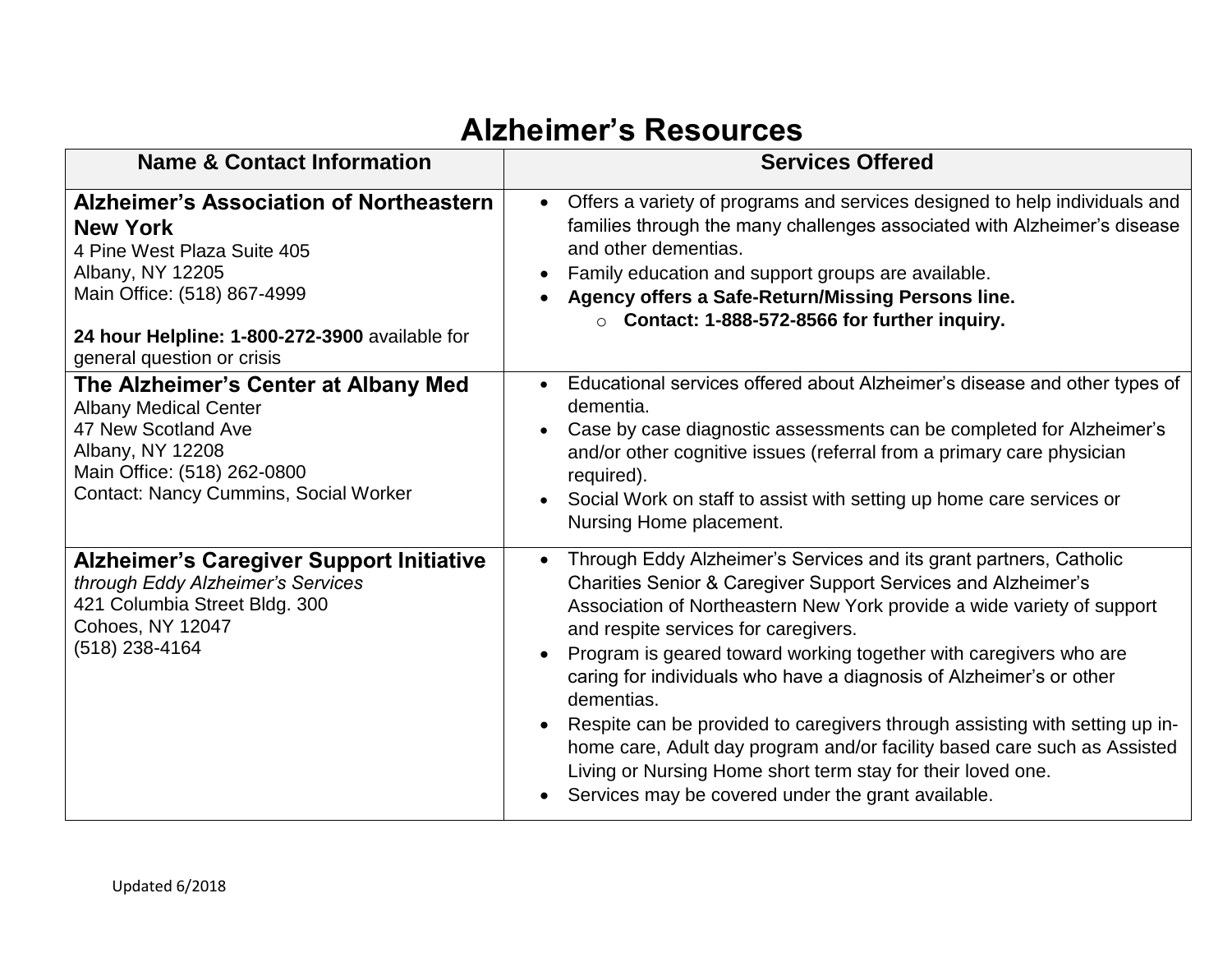| <b>Name &amp; Contact Information</b>                                                                                                                                             | <b>Services Offered</b>                                                                                                                                                                                                                                                                                                                                                                                                                                                                          |
|-----------------------------------------------------------------------------------------------------------------------------------------------------------------------------------|--------------------------------------------------------------------------------------------------------------------------------------------------------------------------------------------------------------------------------------------------------------------------------------------------------------------------------------------------------------------------------------------------------------------------------------------------------------------------------------------------|
| <b>In-Home Behavioral Consults</b><br>through Eddy Alzheimer's Services<br>421 Columbia Street Bldg. 300<br><b>Cohoes, NY 12047</b><br>(518) 238-4189                             | In-home program designed to support caregivers who are dealing with<br>behaviors associated with their loved one's Alzheimer's disease or other<br>dementias.<br>A certified Dementia Practitioner will work with caregivers for four<br>sessions to develop a step by step plan to help manage behaviors.<br>o Topics include: Bathing, Combativeness, Confusion, Nutrition,<br>Emotions, Grief, Hallucinations and delusions, Sleeping, Sun<br>downing, Wandering and other behaviors.         |
| <b>Support Services for Individuals Living</b><br><b>Alone</b><br>through Eddy Alzheimer's Services<br>421 Columbia Street Bldg. 300<br><b>Cohoes, NY 12047</b><br>(518) 238-4164 | Program offers supportive services to individuals living alone with<br>Alzheimer's disease or other dementias who may not have a support<br>network through family or friends.<br>Services aim to assist individuals remain in their home and maintain their<br>independence.<br>Services can include: In-home care, Adult day program, Transportation,<br>Case management.<br>Note: If an individual is enrolled into a Managed Long Term Care plan, they will<br>not qualify for this program. |

## **Alzheimer's Support Groups**

*Please note Support Group locations and times are subject to change, call to verify prior to attending* 

| <b>Name &amp; Contact Information</b>          | <b>Dates &amp; Times</b>            |
|------------------------------------------------|-------------------------------------|
| <b>Bright Horizons at the Beltrone Center</b>  |                                     |
| 6 Winners Circle                               | $9:00 \text{ am}$                   |
| <b>Colonie, NY 12205</b>                       | 3 <sup>rd</sup> Monday of the month |
| Facilitator: Maura Fleming (518) 867-4999 x209 |                                     |